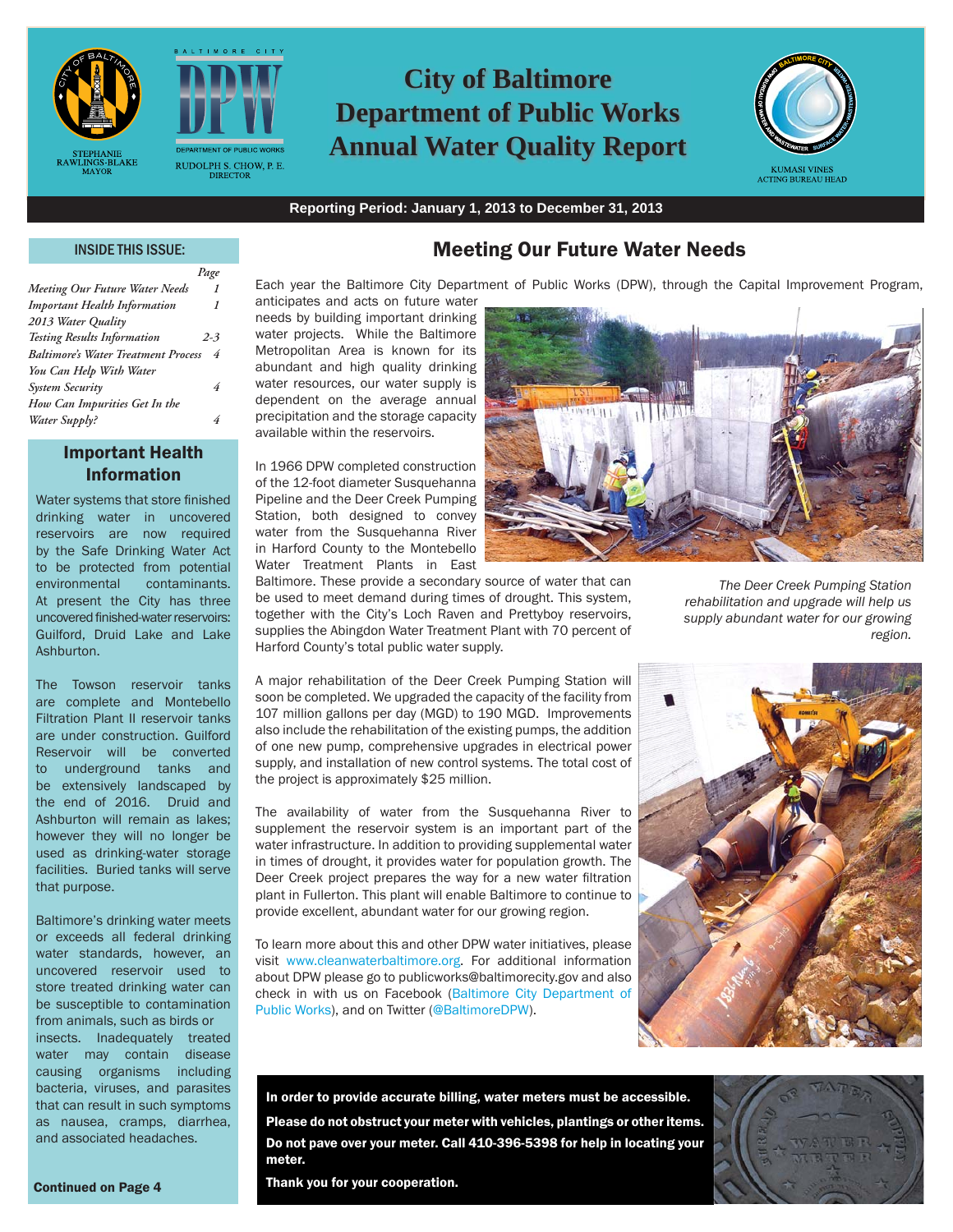In the year 2013, the City performed approximately 150,000 water quality analyses as part of a continuous effort to assure the water you drink meets or exceeds regulatory standards. The water is analyzed for over 90 different drinking water contaminants. A summary of the finished water quality results is provided below. The data represents the most recent testing done in accordance with the requirements of EPA's Water Testing Regulations and were the only regulated substances found in your drinking water. Baltimore City's excellent drinking water meets or exceeds all these standards.

| TERMS AND ABBREVIATIONS - What They Mean in Plain English |                         |                           |                                                                                                                                                        |            |                        |                                                                                                     |                                                                                                                                                                                          |                                                                                           |                                                                                          |                                                                                                                                                                           |  |  |
|-----------------------------------------------------------|-------------------------|---------------------------|--------------------------------------------------------------------------------------------------------------------------------------------------------|------------|------------------------|-----------------------------------------------------------------------------------------------------|------------------------------------------------------------------------------------------------------------------------------------------------------------------------------------------|-------------------------------------------------------------------------------------------|------------------------------------------------------------------------------------------|---------------------------------------------------------------------------------------------------------------------------------------------------------------------------|--|--|
| Term / Abbreviation                                       |                         | Definition                |                                                                                                                                                        |            |                        |                                                                                                     | What it Means                                                                                                                                                                            |                                                                                           |                                                                                          |                                                                                                                                                                           |  |  |
| <b>PPM</b>                                                |                         | Parts per million         |                                                                                                                                                        |            |                        |                                                                                                     |                                                                                                                                                                                          |                                                                                           | 1 ppm is the same as one drop in 10 gallons of water.                                    |                                                                                                                                                                           |  |  |
| <b>PPB</b>                                                |                         | Parts per billion         |                                                                                                                                                        |            |                        |                                                                                                     |                                                                                                                                                                                          |                                                                                           | 1 ppb is the same as one drop in 10,000 gallons of water.                                |                                                                                                                                                                           |  |  |
| <b>HLD</b>                                                |                         |                           | <b>Highest Level Detected</b>                                                                                                                          |            |                        | Same as defined.                                                                                    |                                                                                                                                                                                          |                                                                                           |                                                                                          |                                                                                                                                                                           |  |  |
| <b>MCL</b>                                                |                         |                           | Maximum Contaminant Level                                                                                                                              |            |                        | Protection Agency.                                                                                  |                                                                                                                                                                                          |                                                                                           |                                                                                          | The highest level of a contaminant allowed by health regulations established by the Environmental                                                                         |  |  |
| <b>MCLG</b>                                               |                         |                           | Maximum Contaminant Level Goal                                                                                                                         |            |                        |                                                                                                     | Health related goals. The MCL is set as close to this "goal" as possible but with consideration to<br>achievability and cost.                                                            |                                                                                           |                                                                                          |                                                                                                                                                                           |  |  |
| <b>NTU</b>                                                |                         |                           | Nephelometric Turbidity Units                                                                                                                          |            |                        |                                                                                                     |                                                                                                                                                                                          |                                                                                           | Units of measurement used to report the level of turbidity or "cloudiness" in the water. |                                                                                                                                                                           |  |  |
| <b>AL</b>                                                 |                         | <b>Action Level</b>       |                                                                                                                                                        |            |                        |                                                                                                     |                                                                                                                                                                                          |                                                                                           | treatment steps and/or public education may have to be initiated by the water system.    | If the "Action Level" for a particular contaminant is exceeded, a response that may include additional                                                                    |  |  |
| TT                                                        |                         |                           | <b>Treatment Technique</b>                                                                                                                             |            |                        |                                                                                                     | contaminant in drinking water.                                                                                                                                                           |                                                                                           |                                                                                          | A "Treatment Technique" is a required process that is intended to reduce the amount of a specific                                                                         |  |  |
| pCi/L                                                     |                         | picoCuries per Liter      |                                                                                                                                                        |            |                        |                                                                                                     | A measure of the level of radioactivity in the water.                                                                                                                                    |                                                                                           |                                                                                          |                                                                                                                                                                           |  |  |
| <b>TURBIDITY</b>                                          |                         |                           | Relates to a condition where suspended<br>particles are present in the water.                                                                          |            |                        |                                                                                                     |                                                                                                                                                                                          |                                                                                           | Turbidity measurements are a way to describe the level of "cloudiness" of the water.     |                                                                                                                                                                           |  |  |
| TOTAL/FECAL COLIFORMS                                     |                         | <b>Indicator Bacteria</b> |                                                                                                                                                        |            |                        | system.                                                                                             | Type of bacteriological tests routinely used to determine if contamination has occurred in a drinking water                                                                              |                                                                                           |                                                                                          |                                                                                                                                                                           |  |  |
| <b>MRDL</b>                                               |                         |                           | Maximum Residual Disinfectant Level                                                                                                                    |            |                        |                                                                                                     | Disinfectant level beyond which some people may experience irritating effects. Based on running annual<br>average of monthly averages of distribution system samples computed quarterly. |                                                                                           |                                                                                          |                                                                                                                                                                           |  |  |
| MICROBIOLOGICAL CONTAMINANTS                              |                         |                           |                                                                                                                                                        |            |                        |                                                                                                     |                                                                                                                                                                                          |                                                                                           |                                                                                          |                                                                                                                                                                           |  |  |
| <b>SUBSTANCE</b>                                          | <b>MCLG</b>             |                           | <b>MCL</b>                                                                                                                                             |            |                        | <b>ASHBURTON PLANT</b>                                                                              |                                                                                                                                                                                          |                                                                                           | <b>MONTEBELLO PLANTS</b>                                                                 | <b>MAJOR SOURCES</b>                                                                                                                                                      |  |  |
| <b>TOTAL COLIFORMS</b>                                    | $\mathbf 0$             |                           | The presence of coliform<br>bacteria in more than 5%<br>positive samples:<br>of monthly samples will<br>exceed the MCL.<br>*Not a violation.           |            | $0.27\%$ *             | Highest monthly percentage of<br>samples:<br>*Not a violation.<br>All repeat samples were negative. |                                                                                                                                                                                          | Highest monthly percentage of positive<br>$0.27\%$ *<br>All repeat samples were negative. | Naturally present in the environment.                                                    |                                                                                                                                                                           |  |  |
| FECAL COLIFORMS and<br>E. COLI                            | $\mathbf{0}$            |                           | A routine sample and a<br>repeat sample are total<br>positive samples:<br>coliform positive, and one<br>is also fecal coliform or E.<br>Coli positive. |            | 0%                     | Highest monthly percentage of<br>Highest monthly percentage of<br>positive samples:<br>0%           |                                                                                                                                                                                          | Human and animal fecal waste.                                                             |                                                                                          |                                                                                                                                                                           |  |  |
| <b>TURBIDITY</b>                                          |                         |                           |                                                                                                                                                        |            |                        |                                                                                                     |                                                                                                                                                                                          |                                                                                           |                                                                                          |                                                                                                                                                                           |  |  |
| <b>SUBSTANCE</b>                                          | <b>MCLG</b>             |                           | <b>MCL</b>                                                                                                                                             |            | <b>ASHBURTON PLANT</b> |                                                                                                     |                                                                                                                                                                                          |                                                                                           | <b>MONTEBELLO PLANTS</b>                                                                 | <b>MAJOR SOURCES</b>                                                                                                                                                      |  |  |
| TURBIDITY <sup>1</sup>                                    | None                    |                           | <b>HLD</b><br>Treatment<br>Technique (TT)                                                                                                              |            |                        | LOWEST %                                                                                            |                                                                                                                                                                                          | <b>HLD</b>                                                                                | LOWEST%                                                                                  | Soil run-off.                                                                                                                                                             |  |  |
|                                                           |                         | Filtration<br>0.08 NTU    |                                                                                                                                                        |            | 100                    | 0.19 NTU<br>100                                                                                     |                                                                                                                                                                                          |                                                                                           |                                                                                          |                                                                                                                                                                           |  |  |
| filtered water turbidity samples less than 0.3 NTU.       |                         |                           |                                                                                                                                                        |            |                        |                                                                                                     |                                                                                                                                                                                          |                                                                                           |                                                                                          | 1. Turbidity cannot exceed 1 NTU and must be less than or equal to 0.3 NTU in at least 95% of measurements taken each month. Lowest % is the lowest percentage of monthly |  |  |
| <b>ARSENIC RESULTS</b>                                    |                         |                           |                                                                                                                                                        |            |                        |                                                                                                     |                                                                                                                                                                                          |                                                                                           |                                                                                          |                                                                                                                                                                           |  |  |
| <b>SUBSTANCE</b><br>ARSENIC                               | <b>MCL</b><br>0.010 ppm |                           | <b>ASHBURTON PLANT</b>                                                                                                                                 | <0.002 ppm |                        |                                                                                                     | <b>MONTEBELLO PLANTS</b><br>$<0.002$ ppm                                                                                                                                                 |                                                                                           |                                                                                          | <b>MAJOR SOURCES</b><br>Erosion of natural deposits.                                                                                                                      |  |  |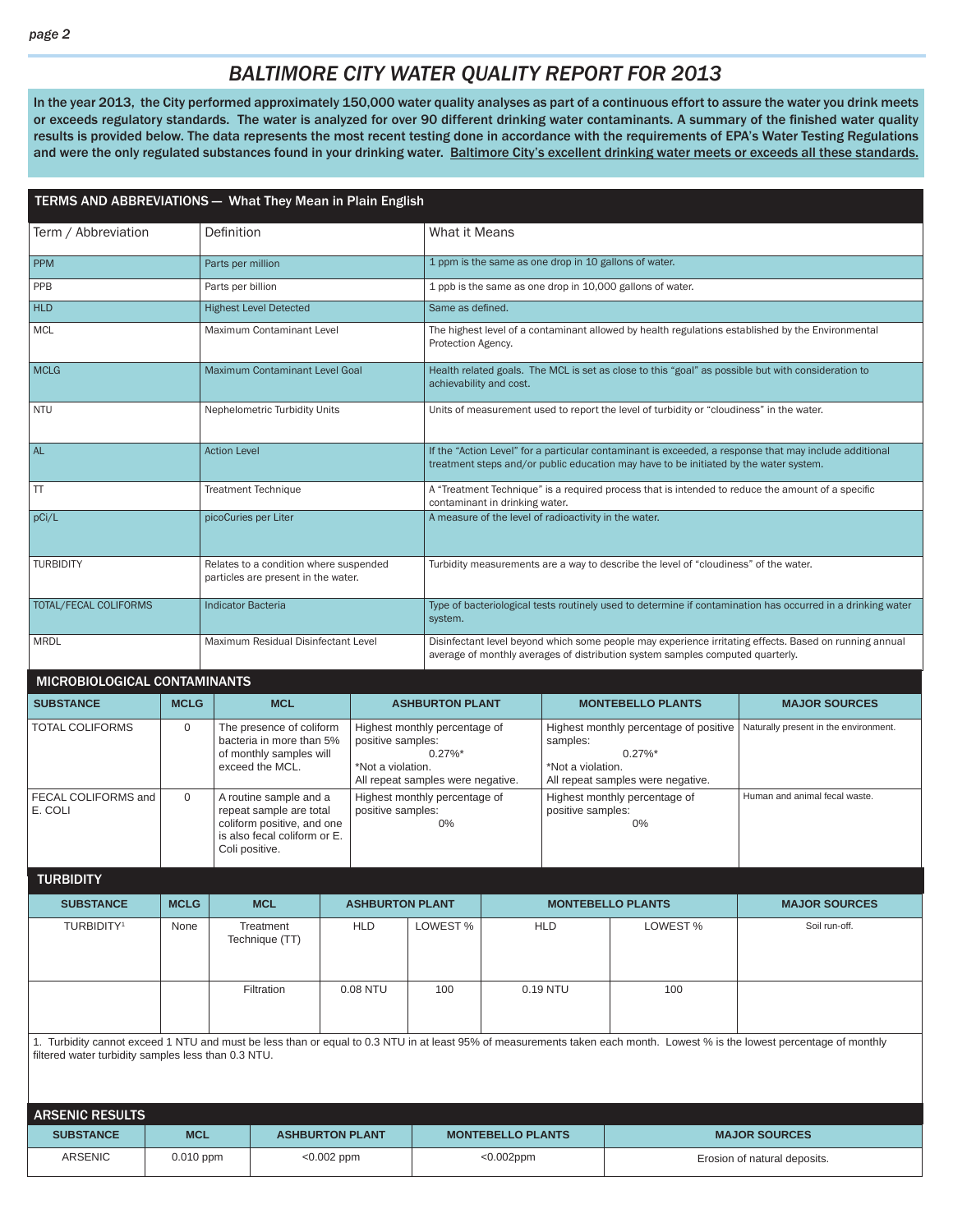Baltimore City Water Quality Report

#### LEAD AND COPPER TESTING

Lead and copper testing was last required by regulatory standards in 2012. During that year, the testing involved 52 "tier 1" or high risks homes. To determine compliance, the 52 test results were arranged from the lowest value to the highest. The 90th percentile value is identified by: 52 x 0.9 = 46.8. Therefore, the 47th value, arranged from lowest to highest, must be below the "action level" for lead and copper. Our system met this compliance standard. Testing will be required again in 2015.

| LEAD AND COPPER TESTING RESULTS (2012) |                     |                        |                                                 |  |  |  |  |  |
|----------------------------------------|---------------------|------------------------|-------------------------------------------------|--|--|--|--|--|
| <b>SUBSTANCE</b>                       | <b>ACTION LEVEL</b> | <b>90TH PERCENTILE</b> | <b>SAMPLE RESULTS GREATER THAN ACTION LEVEL</b> |  |  |  |  |  |
| LEAD                                   | 15 ppb              | $5.38$ ppb             |                                                 |  |  |  |  |  |
| <b>COPPER</b>                          | $.300$ ppb          | $256$ ppb              |                                                 |  |  |  |  |  |

If present, elevated levels of lead can cause serious health problems, especially for pregnant women and young children. Lead in drinking water is primarily from materials and components associated with service lines and home plumbing. The City of Baltimore is responsible for providing high quality drinking water, but cannot control the variety of materials used in plumbing components. When your water has been sitting for several hours, you can minimize the potential for lead exposure by flushing your tap for 30 seconds to 2 minutes before using water for drinking or cooking. If you are concerned about lead in your drinking water, you may wish to have your water tested. Information on lead in drinking water, testing methods, and steps you can take to minimize exposure is available from the EPA Safe Drinking Water Hotline at 1-800-426-4791 or at http://www.epa.gov/safewater/lead.

| <b>INORGANIC CONTAMINANTS</b>   |             |            |            |                        |            |                          |                                                                                          |  |
|---------------------------------|-------------|------------|------------|------------------------|------------|--------------------------|------------------------------------------------------------------------------------------|--|
| <b>SUBSTANCE</b>                | <b>MCLG</b> | <b>MCL</b> |            | <b>ASHBURTON PLANT</b> |            | <b>MONTEBELLO PLANTS</b> | <b>MAJOR SOURCES</b>                                                                     |  |
|                                 |             |            | <b>HLD</b> | RANGE                  | <b>HLD</b> | RANGE                    |                                                                                          |  |
| <b>BARIUM</b>                   | 2 ppm       | 2 ppm      | $0.02$ ppm | $0.02$ ppm             | $0.03$ ppm | $0.03$ ppm               | Discharge of drilling wastes & metal<br>refineries; erosion of natural deposits.         |  |
| <b>NITRATE</b><br>(AS NITROGEN) | 10 ppm      | 10 ppm     | $2.10$ ppm | 1.45-2.10 ppm          | 2.36 ppm   | 1.44-2.36 ppm            | Run-off from fertilizer use; leaching from<br>septic tanks; erosion of natural deposits. |  |

| <b>FLUORIDE</b>  |             |            |            |                        |            |            |                          |                      |                                            |
|------------------|-------------|------------|------------|------------------------|------------|------------|--------------------------|----------------------|--------------------------------------------|
| <b>SUBSTANCE</b> | <b>MCLG</b> | <b>MCL</b> |            | <b>ASHBURTON PLANT</b> |            |            | <b>MONTEBELLO PLANTS</b> | <b>MAJOR SOURCES</b> |                                            |
|                  |             |            | <b>HLD</b> | <b>RANGE</b>           | AVERAGE    | <b>HLD</b> | <b>RANGE</b>             | AVERAGE              |                                            |
| <b>FLUORIDE</b>  | 4 ppm       | 4 ppm      | $0.79$ ppm | $0.70 - 0.79$ ppm      | $0.74$ ppm | 1.07 ppm   | $<$ 0.20 - 1.07 ppm      | $0.70$ ppm           | Water additive that promotes strong teeth. |

| <b>CHLORINE</b>  |              |             |                                                                         |                                               |
|------------------|--------------|-------------|-------------------------------------------------------------------------|-----------------------------------------------|
| <b>SUBSTANCE</b> | <b>MRDLG</b> | <b>MRDL</b> | <b>RUNNING ANNUAL AVG. OF MONTHLY SAMPLES COMPUTED QUARTERLY</b>        | <b>MAJOR SOURCE</b>                           |
| <b>CHLORINE</b>  | 4 ppm        | 4 ppm       | 0.59 ppm (Based on 4,722 distribution system samples collected in 2013) | Water treatment additive to disinfect supply. |

| <b>RADIOACTIVE CONTAMINANTS</b>                                                                                                                                                   |             |              |                                  |                          |                              |  |  |  |  |
|-----------------------------------------------------------------------------------------------------------------------------------------------------------------------------------|-------------|--------------|----------------------------------|--------------------------|------------------------------|--|--|--|--|
| <b>SUBSTANCE</b>                                                                                                                                                                  | <b>MCLG</b> | <b>MCL</b>   | <b>ASHBURTON</b><br><b>PLANT</b> | <b>MONTEBELLO PLANTS</b> | <b>MAJOR SOURCES</b>         |  |  |  |  |
| I BETA PHOTON EMITTERS                                                                                                                                                            | ) mrem/vr   | 50 $pCi/L^*$ | 1.5 pCi/L                        | $-4$ pCi/L               | Erosion of natural deposits. |  |  |  |  |
| 15 pCi/L<br>  ALPHA EMITTERS<br>0 pCi/L<br>$-1$ pCi/L<br>Erosion of natural deposits.<br>$-2$ pCi/L                                                                               |             |              |                                  |                          |                              |  |  |  |  |
| The MCL for Beta Photon Emitters is 4 millirems per year (a measure of radiation absorbed by the body). The EPA considers 50 pCi/l to be a level of concern for this contaminant. |             |              |                                  |                          |                              |  |  |  |  |

| <b>VOLATILE ORGANIC CHEMICALS</b>                                                                                            |                  |            |            |                        |          |            |                          |                      |                                            |
|------------------------------------------------------------------------------------------------------------------------------|------------------|------------|------------|------------------------|----------|------------|--------------------------|----------------------|--------------------------------------------|
| <b>SUBSTANCE</b>                                                                                                             | <b>MCLG</b>      | <b>MCL</b> |            | <b>ASHBURTON PLANT</b> |          |            | <b>MONTEBELLO PLANTS</b> | <b>MAJOR SOURCES</b> |                                            |
|                                                                                                                              |                  |            | <b>HLD</b> | RANGE                  | *AVERAGE | <b>HLD</b> | RANGE                    | *AVERAGE             |                                            |
| <b>TOTAL THM'S</b>                                                                                                           | N/A <sup>1</sup> | 80 ppb     | 54 ppb     | 28-54 ppb              | 42 ppb   | 53 ppb     | 32-53 ppb                | 45 ppb               | By-product of drinking water chlorination. |
| HAA(5)                                                                                                                       | N/A <sup>1</sup> | 60 ppb     | $62$ ppb** | 35-62 ppb              | 48 ppb   | 58 ppb     | 33-58 ppb                | 44 ppb               | By-product of drinking water chlorination. |
| **The Lutherville sample site exceeded the HAA (5) MCL in September. The locational running annual average (LRAA) was 62 ppb |                  |            |            |                        |          |            |                          |                      |                                            |

#### **Violation**

Testing results from January 2013- December 2013 indicate that our system exceeded the (MCL) maximum contamination level for Haloacetic acids. (HAA(5)) The HAA(5) MCL is 60 ppb while the Lutherville site LRAA was 62 ppb. HAA's are a type of disinfection byproduct that is formed when chlorine reacts with natural organic matter in the water. We are working to minimize the formation of HAA(5) while ensuring an adequate level of disinfection to protect consumers from exposure to bacteria. We have since taken samples at this location and throughout the system. They currently show that we meet required standards.

Cryptosporidium (crip-toe-spor-ID-ee-um) is a protozoan, a single-celled parasite that can invade and reside in the intestines of animals and people. This organism is found in some surface water (lakes, reservoirs, rivers, etc.) And also groundwater under the influence of surface water. Infection of healthy individuals by this organism can cause a gastrointestinal illness referred to as cryptosporidiosis (crip-toe-spor-id-ee-o-sis), which may produce symptoms including diarrhea, headache, abdominal cramps, nausea, vomiting and low-grade fever. The symptoms usually last one to two weeks.

| <b>CRYPTOSPORIDIUM RESULTS RANGE</b> |                         |  |
|--------------------------------------|-------------------------|--|
| Liberty: 0.0 Oocyst/Liter            | Microscopic view of     |  |
| Loch Raven: 0.0 Oocyst/Liter         | Cryptosporidium oocysts |  |
| Susquehanna River: 0.0 Oocyst/Liter  |                         |  |

For immunocompromised people, however, the infection can continue and last for several months. Because there are no effective medical treatments, prolonged infection can be fatal for severely immunocompromised individuals. Human transmission routes include ingestion of contaminated food or drinking water or through direct contact with fecal matter.

The City monitors its raw water sources for the presence of Cryptosporidium using the services of environmental laboratories employing the latest available and approved analytical methods.

#### **SECONDARY CONTAMINANTS**

Sodium levels in the water supply are often of concern to consumers who contact our facilities. Sodium naturally occurs in raw waters but the concentration can be increased due to the influence of run-off from road surfaces treated with rock salt during snow and ice removal efforts. During the year 2013, the average sodium concentrations measured in the finished water from the Ashburton and Montebello Water Treatment Plants were 13.1 ppm and 14.8 ppm respectively and are considered low.